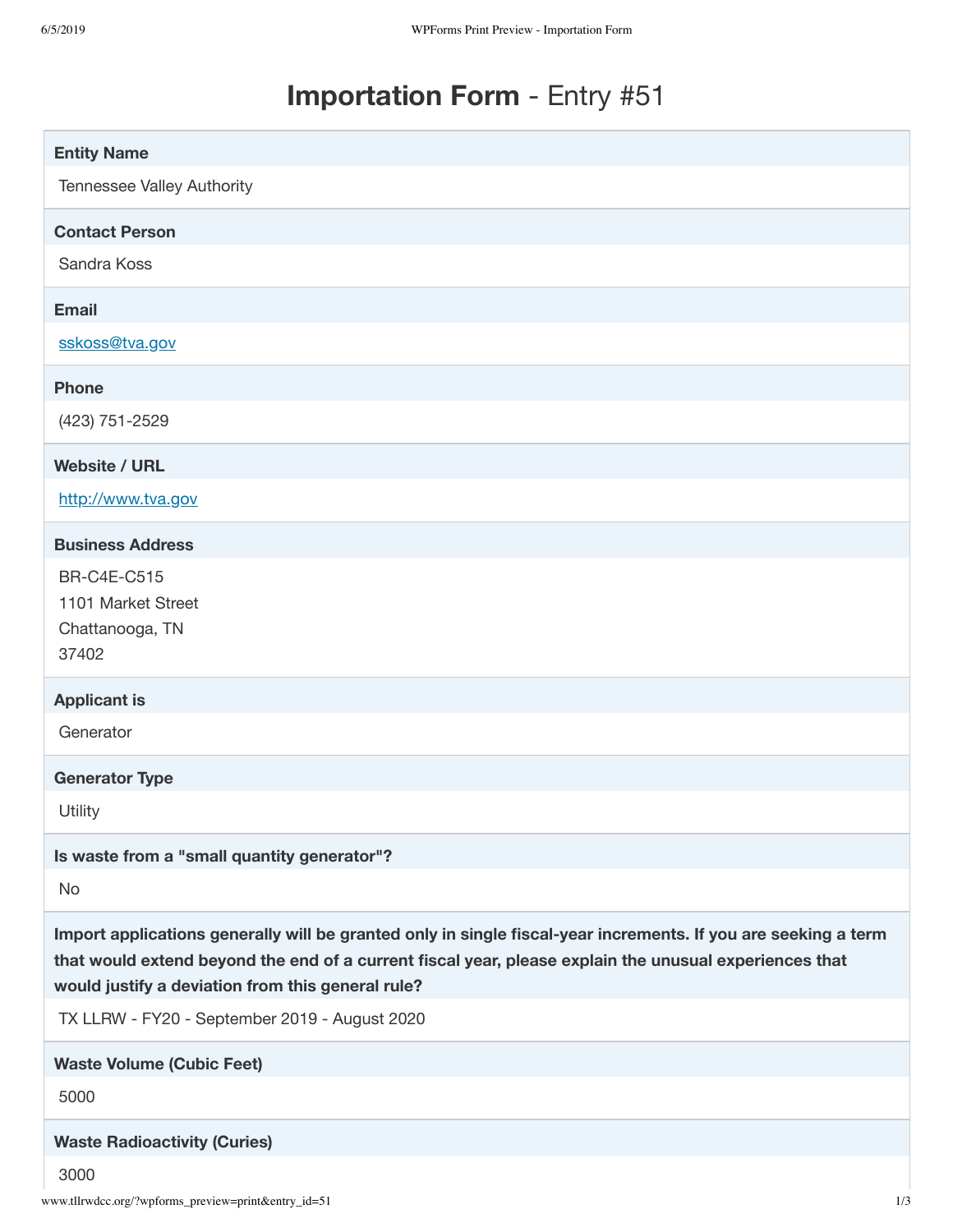| <b>Waste Classification</b> |
|-----------------------------|
| Class A                     |
| Class B                     |
| Class C                     |
| <b>Waste Form</b>           |
| Unstable                    |
|                             |

**Does the proposed waste consist solely of sealed sources?**

No

**Compact and/or unaffiliated state, territory, possession, or district of the United States where the waste was generated (please list)**

Alabama and Tennessee

**Waste Description**

Dewatered bead and/or Powdex resin Sources - Sealed and Check **Filters** Compactible & Non-Compactible Trash

**Does Applicant have any unresolved violation(s), complaint(s), unpaid fee(s), or past due report(s) with the Texas Low-Level Radioactive Waste Disposal Compact Committee?**

No.

**Does Applicant have any unresolved violation(s), complaint(s), unpaid fee(s), or past due reports associated with radioactive waste receipt, storage, handling, management, processing, or transportation pending with any other regulatory agency with jurisdiction to regulate radioactive material including, without limitation, the Texas Commission on Environmental Quality (TCEQ)?**

No.

#### **Applicant hereby certifies\* the following:**

The information provided herein is complete, accurate, and correct.

The waste proposed for importation is not waste of international origin.

The low-level radioactive waste for which this Import Application is submitted will be packaged and shipped in accordance with applicable state and federal regulations and is acceptable for disposal at the Compact Facility. The person submitting this Import Application is authorized by the Applicant to commit Applicant to each and every obligation and condition set forth herein and in the Agreement for Importation of Non-Party Compact Waste. A copy of a written document containing such authorization must be attached to this Import Application. Applicant has delivered to the specified disposal facility and TCEQ a copy of this Application for Importation of Compact Waste (along with any supplement or amendment thereto).

#### **Name**